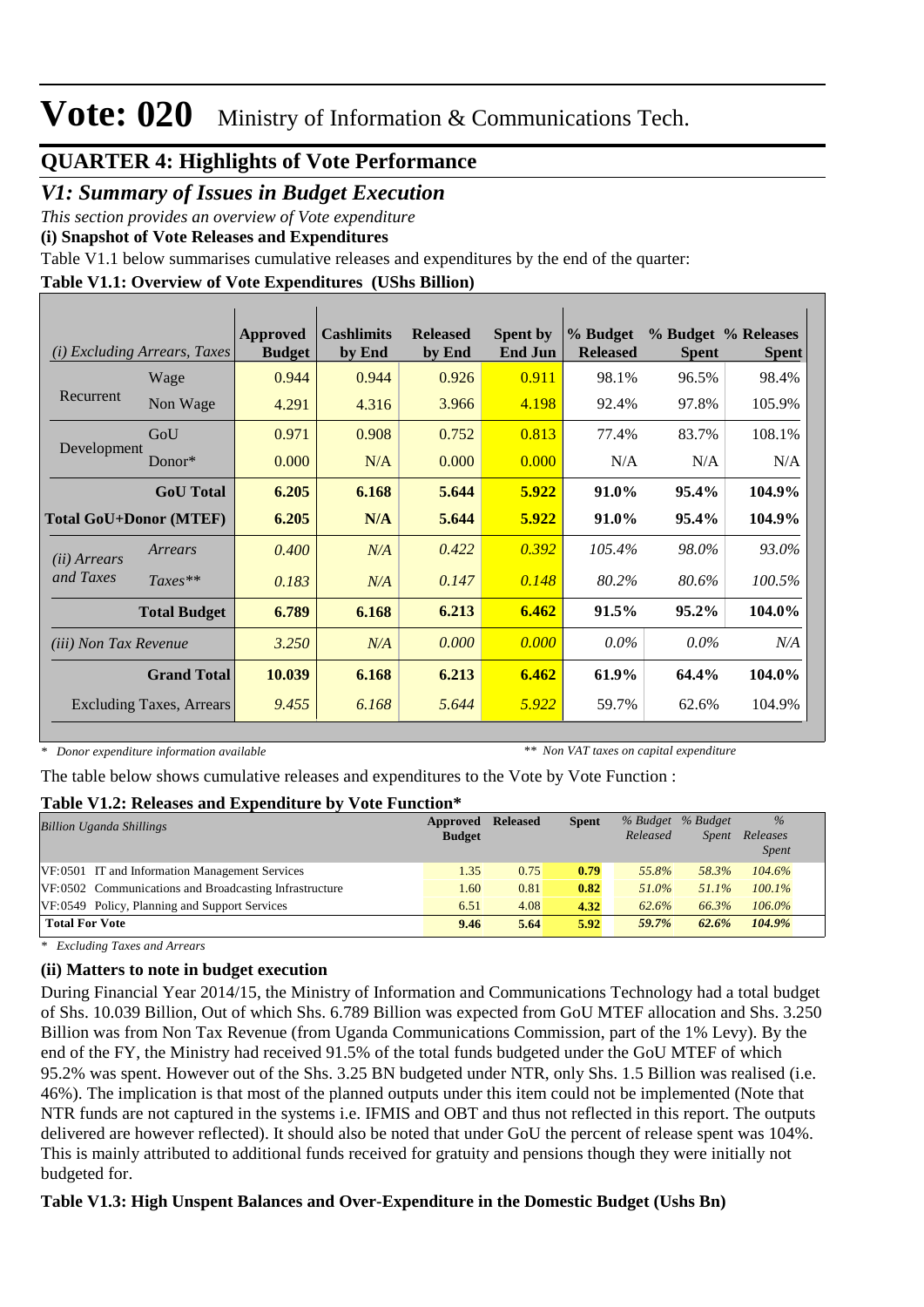## **QUARTER 4: Highlights of Vote Performance**

**Table V2.1: Key Vote Output Indicators and Expenditures\***

#### *(i) Major unpsent balances*

#### *(ii) Expenditures in excess of the original approved budget*

*\* Excluding Taxes and Arrears*

## *V2: Performance Highlights*

*This section provides highlights of output performance, focusing on key outputs and actions impelemented to improve section performance.*

| Vote, Vote Function<br><b>Key Output</b>        | <b>Approved Budget and</b><br><b>Planned outputs</b>                                                                | <b>Cumulative Expenditure</b><br>and Performance                                                                                                                                                        | <b>Status and Reasons for</b><br>any Variation from Plans |
|-------------------------------------------------|---------------------------------------------------------------------------------------------------------------------|---------------------------------------------------------------------------------------------------------------------------------------------------------------------------------------------------------|-----------------------------------------------------------|
|                                                 | Vote Function: 0501 IT and Information Management Services                                                          |                                                                                                                                                                                                         |                                                           |
| <b>Output: 050101</b>                           | <b>Enabling Policies, Laws and Regulations developed</b>                                                            |                                                                                                                                                                                                         |                                                           |
| Description of Performance: National ICT Policy | approved                                                                                                            | National ICT Policy approved<br>by<br>Cabinet                                                                                                                                                           | Inadequate funds to implement<br>some planned outputs     |
|                                                 | National ICT policy<br>disseminated                                                                                 | National ICT policy to be<br>disseminated next FY 2015/16                                                                                                                                               |                                                           |
|                                                 | Data Protection and Privacy Bill Draft Principles for the Data<br>developed                                         | Protection and Privacy Bill<br>developed.Cabinet Memo to be                                                                                                                                             |                                                           |
|                                                 | e-Government Framework<br>disseminated                                                                              | submitted to Cabinet.                                                                                                                                                                                   |                                                           |
|                                                 | A Software innovation and<br>development Policy developed                                                           | <b>E-Government Framework</b><br>disseminated                                                                                                                                                           |                                                           |
|                                                 | Implementation plan for the<br><b>Public Sector Information</b><br>Management Policy developed                      | A zero draft of the Software<br>Innovation and Development<br>Strategy developed.                                                                                                                       |                                                           |
|                                                 | Implementation of dot ug<br>ccTLD policy coordinated                                                                | Development of the Public<br>Sector Information Management<br>Policy was put on hold                                                                                                                    |                                                           |
|                                                 | <b>Local Content Strategy</b><br>developed<br>Awareness campaigns on the<br>Cyber Laws and regulations<br>conducted | Implementation of dot ug<br>ccTLD policy coordinated i.e.<br><b>Interim Board of Directors</b><br>launched and Documents for<br>Company registration submitted<br>to Solicitor General for<br>approval. |                                                           |
|                                                 |                                                                                                                     | Local Content Strategy not<br>finalized. Literature Review for<br>developing a local content<br>strategy developed.                                                                                     |                                                           |
|                                                 |                                                                                                                     | 4 Awareness campaigns on the<br>Cyber Laws and regulations<br>conducted.                                                                                                                                |                                                           |
| Performance Indicators:                         |                                                                                                                     |                                                                                                                                                                                                         |                                                           |
| No. of dissemination<br>activities carried out  | 3                                                                                                                   | 3                                                                                                                                                                                                       |                                                           |
| Status of data protection and                   | 7                                                                                                                   | 5                                                                                                                                                                                                       |                                                           |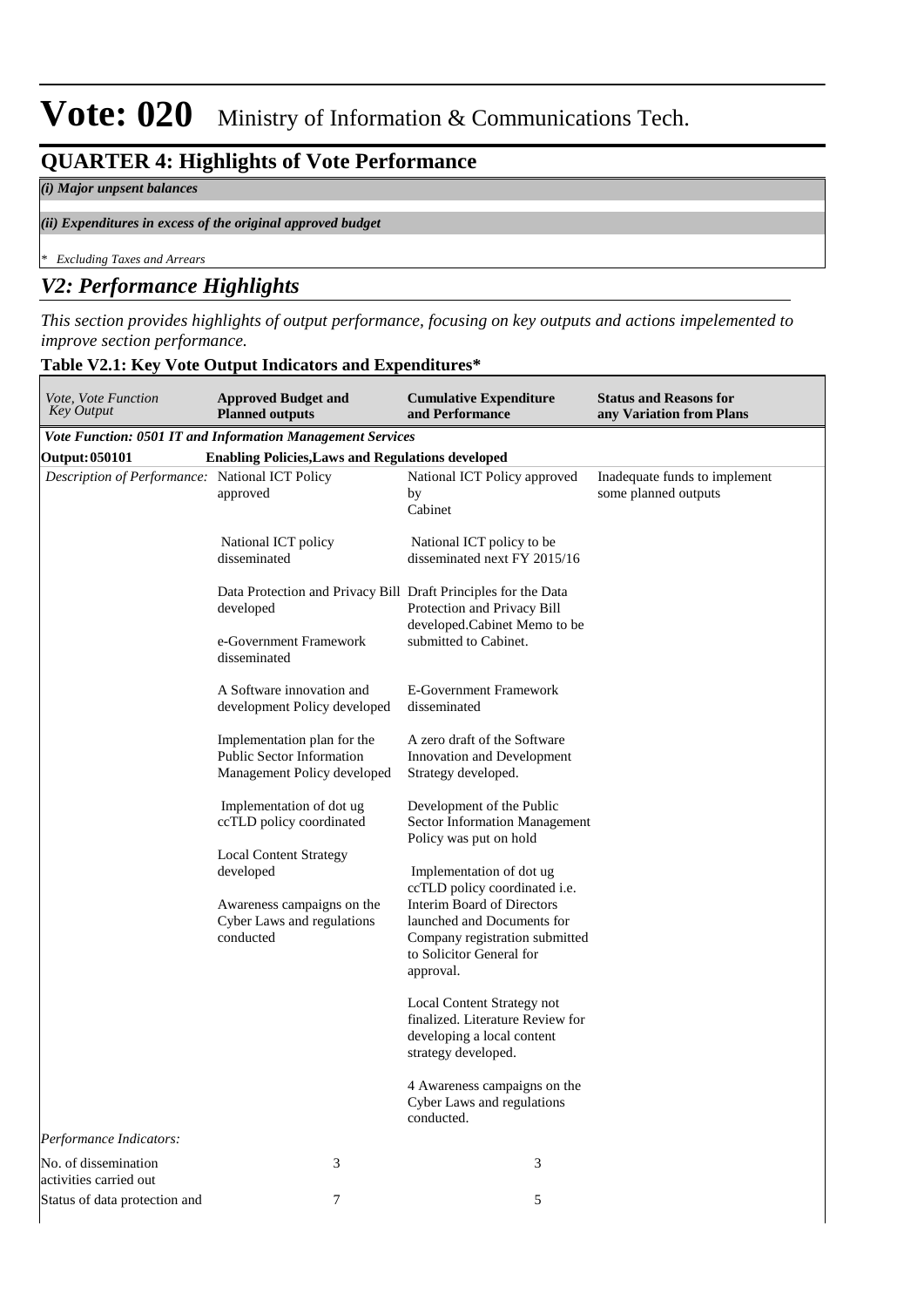| <i>Vote, Vote Function</i><br>Key Output                            | <b>Approved Budget and</b><br><b>Planned outputs</b>                                                                                                                                  | <b>Status and Reasons for</b><br><b>Cumulative Expenditure</b><br>and Performance<br>any Variation from Plans                                                                                                                                                                  |       |                                                       |       |  |  |
|---------------------------------------------------------------------|---------------------------------------------------------------------------------------------------------------------------------------------------------------------------------------|--------------------------------------------------------------------------------------------------------------------------------------------------------------------------------------------------------------------------------------------------------------------------------|-------|-------------------------------------------------------|-------|--|--|
| privacy policy                                                      |                                                                                                                                                                                       |                                                                                                                                                                                                                                                                                |       |                                                       |       |  |  |
| <b>Output Cost:</b>                                                 | UShs Bn:<br>1.006                                                                                                                                                                     | UShs Bn:                                                                                                                                                                                                                                                                       | 0.538 | % Budget Spent:                                       | 53.5% |  |  |
| Output: 050102                                                      | E-government services provided                                                                                                                                                        |                                                                                                                                                                                                                                                                                |       |                                                       |       |  |  |
| Description of Performance: e-government transformation             | policy implemented                                                                                                                                                                    | e-government transformation<br>policy implemented                                                                                                                                                                                                                              |       | N/A                                                   |       |  |  |
|                                                                     | Technical guidance provided to<br>10 MDAS and 5 LGs                                                                                                                                   | Technical guidance provided to<br>6 MDAS and 3 LGs                                                                                                                                                                                                                             |       |                                                       |       |  |  |
| Performance Indicators:                                             |                                                                                                                                                                                       |                                                                                                                                                                                                                                                                                |       |                                                       |       |  |  |
| No. of techinical activity<br>reports produced                      | $\overline{4}$                                                                                                                                                                        | 4                                                                                                                                                                                                                                                                              |       |                                                       |       |  |  |
| No. of monitoring activities<br>undertaken                          | $\overline{4}$                                                                                                                                                                        | 4                                                                                                                                                                                                                                                                              |       |                                                       |       |  |  |
| <b>Output Cost:</b>                                                 | UShs Bn:<br>0.177                                                                                                                                                                     | UShs Bn:                                                                                                                                                                                                                                                                       | 0.134 | % Budget Spent:                                       | 75.7% |  |  |
| Output: 050103                                                      | <b>BPO</b> industry promoted                                                                                                                                                          |                                                                                                                                                                                                                                                                                |       |                                                       |       |  |  |
|                                                                     | Description of Performance: Implementation of IT enabled<br>services and BPO activities<br>monitored                                                                                  | Four monitoring visits to BPOs<br>conducted. One ineach quarter.                                                                                                                                                                                                               |       | N/A                                                   |       |  |  |
| <b>Output Cost:</b>                                                 | UShs Bn:<br>0.055                                                                                                                                                                     | UShs Bn:                                                                                                                                                                                                                                                                       | 0.039 | % Budget Spent:                                       | 70.5% |  |  |
| Output: 050104                                                      | Hardware and software development industry promoted                                                                                                                                   | Two exploratory engagements                                                                                                                                                                                                                                                    |       |                                                       |       |  |  |
|                                                                     | leading companies in the<br>software and hardware industry<br>to set up centers in Uganda                                                                                             | with leading software and<br>hardware manufactures held -<br>Coseke on digitization of<br>records and the alliance of<br>Hardware Manufactures (Dell,<br>HP, Phillips, Microsoft, and<br>East Africa Compliance<br>Recycling) on e-waste<br>management.                        |       |                                                       |       |  |  |
| Performance Indicators:                                             |                                                                                                                                                                                       |                                                                                                                                                                                                                                                                                |       |                                                       |       |  |  |
| No. of software and<br>hardware promotion<br>initiatives undertaken | 2                                                                                                                                                                                     | 2                                                                                                                                                                                                                                                                              |       |                                                       |       |  |  |
| No. of MDAs & LGs<br>supported                                      | 15                                                                                                                                                                                    | 13                                                                                                                                                                                                                                                                             |       |                                                       |       |  |  |
| <b>Output Cost:</b>                                                 | UShs Bn:<br>0.062                                                                                                                                                                     | UShs Bn:                                                                                                                                                                                                                                                                       |       | 0.042 % Budget Spent:                                 | 67.9% |  |  |
| Output: 050105                                                      | Human Resource Base for IT developed                                                                                                                                                  |                                                                                                                                                                                                                                                                                |       |                                                       |       |  |  |
| Description of Performance: 4 monitoring visits to Pan              | African e-Network sites<br>conducted                                                                                                                                                  | 4 monitoring visits to Pan<br>African e-Network sites<br>conducted                                                                                                                                                                                                             |       | n/a                                                   |       |  |  |
| <b>Output Cost:</b>                                                 | UShs Bn:<br>0.047                                                                                                                                                                     | UShs Bn:                                                                                                                                                                                                                                                                       | 0.033 | % Budget Spent:                                       | 69.3% |  |  |
| <b>Vote Function Cost</b>                                           | <b>UShs Bn:</b>                                                                                                                                                                       | 1.347 UShs Bn:                                                                                                                                                                                                                                                                 |       | 0.786 % Budget Spent:                                 | 58.3% |  |  |
| Output: 050201                                                      | Vote Function: 0502 Communications and Broadcasting Infrastructure<br>Policies, Laws and regulations developed                                                                        |                                                                                                                                                                                                                                                                                |       |                                                       |       |  |  |
|                                                                     | Description of Performance: Spectrum Management Policy<br>developed<br>Communication Infrastructure<br>Management Policy developed<br>National Post code Addressing<br>Bill developed | A multi-institutional task team<br>to develop the National<br>Spectrum Management Policy<br>was formed and terms of<br>reference for the task team been<br>developed. The Policy was<br>however not developed. The<br>study by UCC on the utilization<br>of spectrum which was |       | Inadequate funds to implement<br>most planned outputs |       |  |  |

## **QUARTER 4: Highlights of Vote Performance**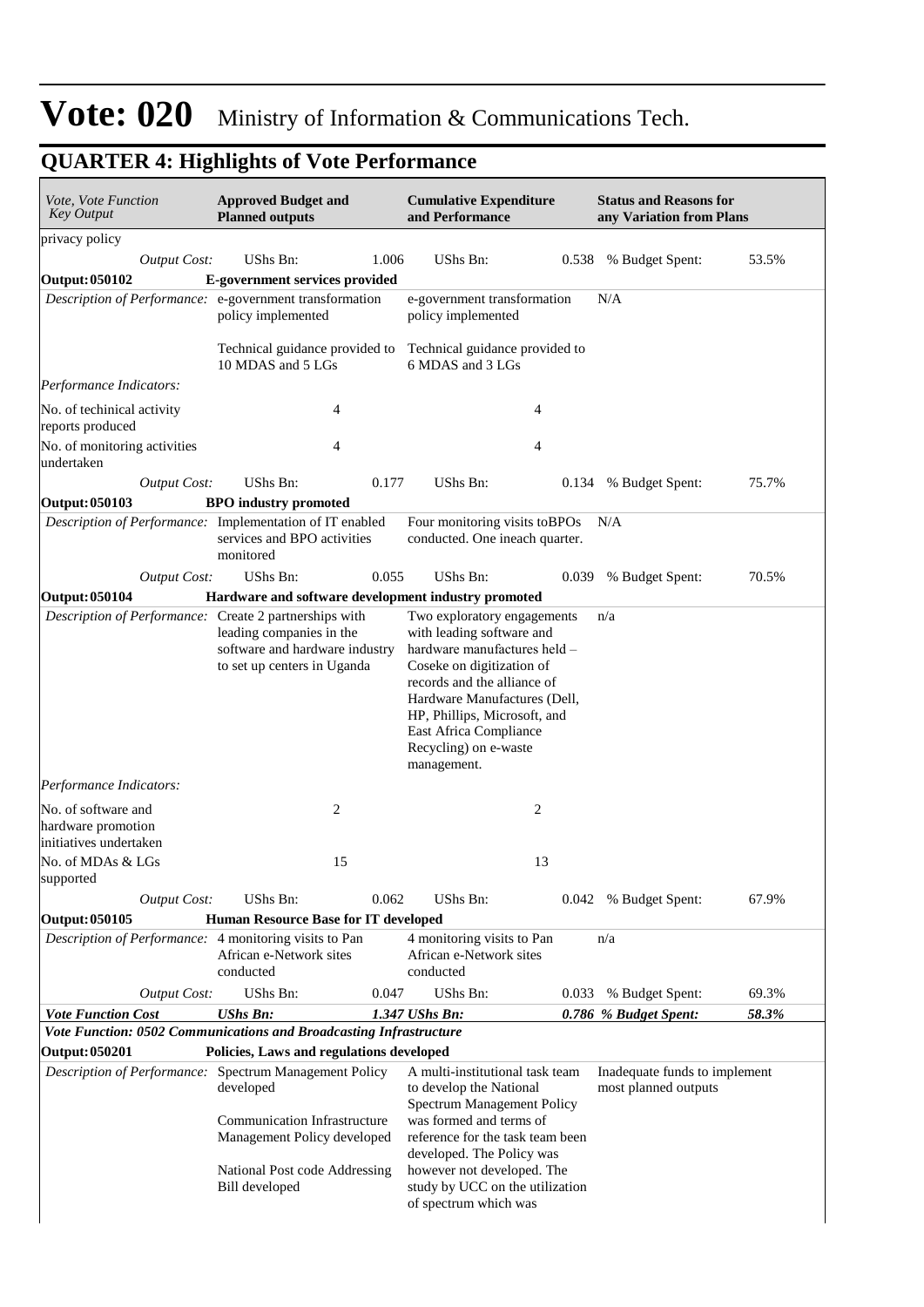| <i>Vote, Vote Function</i><br><b>Key Output</b>                                                                                                                                                                                      | <b>Approved Budget and</b><br><b>Planned outputs</b>                                                                             |                                                                             | <b>Cumulative Expenditure</b><br>and Performance                                                                                                      |       | <b>Status and Reasons for</b><br>any Variation from Plans |       |  |
|--------------------------------------------------------------------------------------------------------------------------------------------------------------------------------------------------------------------------------------|----------------------------------------------------------------------------------------------------------------------------------|-----------------------------------------------------------------------------|-------------------------------------------------------------------------------------------------------------------------------------------------------|-------|-----------------------------------------------------------|-------|--|
|                                                                                                                                                                                                                                      | National Broadband strategy<br>developed                                                                                         |                                                                             | supposed to inform the Policy<br>was not ready.                                                                                                       |       |                                                           |       |  |
|                                                                                                                                                                                                                                      |                                                                                                                                  | A Communication<br><b>Infrastructure Management</b><br>Policy not developed |                                                                                                                                                       |       |                                                           |       |  |
| National Post code Addressing<br>Bill not developed. It was<br>realized that there was need to<br>first develop the Policy instead.<br>The plan to develop the legal<br>framework was thus dropped.<br>A final draft of the National |                                                                                                                                  |                                                                             |                                                                                                                                                       |       |                                                           |       |  |
|                                                                                                                                                                                                                                      |                                                                                                                                  |                                                                             | Broadband strategy was<br>developed. Awaits TMT<br>approval                                                                                           |       |                                                           |       |  |
| <b>Output Cost:</b>                                                                                                                                                                                                                  | UShs Bn:                                                                                                                         | 1.261                                                                       | UShs Bn:                                                                                                                                              | 0.640 | % Budget Spent:                                           | 50.7% |  |
| Output: 050202                                                                                                                                                                                                                       | Sub-sector monitored and promoted                                                                                                |                                                                             |                                                                                                                                                       |       |                                                           |       |  |
| Description of Performance: 4 Quarterly monitoring trips                                                                                                                                                                             | carried out on the Broadcasting<br>Subsector (4 reports in place)                                                                |                                                                             | Three Quarterly monitoring<br>visits carried out                                                                                                      |       | Inadequate funds                                          |       |  |
| Performance Indicators:                                                                                                                                                                                                              |                                                                                                                                  |                                                                             |                                                                                                                                                       |       |                                                           |       |  |
| No. of monitoring and<br>evaluation activities carried<br>conducted                                                                                                                                                                  | 4                                                                                                                                |                                                                             | 3                                                                                                                                                     |       |                                                           |       |  |
| <b>Output Cost:</b>                                                                                                                                                                                                                  | UShs Bn:                                                                                                                         | 0.180                                                                       | UShs Bn:                                                                                                                                              |       | 0.092 % Budget Spent:                                     | 51.4% |  |
| Output: 050203                                                                                                                                                                                                                       | <b>Logistical Support to ICT infrastructure</b>                                                                                  |                                                                             |                                                                                                                                                       |       |                                                           |       |  |
| Description of Performance: Two Technical support                                                                                                                                                                                    | activities conducted on<br>analogue to digital migration<br>and reports in place<br>Five MDAs provided with<br>technical support |                                                                             | Technical support provided to<br>UBC and UCC on Analogue to<br>Digital Migration for the<br>establishment of a Signal<br>Distribution entity (Signet) |       | no variance                                               |       |  |
| Performance Indicators:                                                                                                                                                                                                              |                                                                                                                                  |                                                                             |                                                                                                                                                       |       |                                                           |       |  |
| No. of MDAs supported                                                                                                                                                                                                                | 5                                                                                                                                |                                                                             | $\overline{4}$                                                                                                                                        |       |                                                           |       |  |
| <b>Output Cost:</b>                                                                                                                                                                                                                  | UShs Bn:                                                                                                                         | 0.155                                                                       | UShs Bn:                                                                                                                                              |       | 0.083 % Budget Spent:                                     | 53.8% |  |
| <b>Vote Function Cost</b>                                                                                                                                                                                                            | <b>UShs Bn:</b>                                                                                                                  |                                                                             | 1.596 UShs Bn:                                                                                                                                        |       | 0.816 % Budget Spent:                                     | 51.1% |  |
| Vote Function: 0549 Policy, Planning and Support Services                                                                                                                                                                            |                                                                                                                                  |                                                                             |                                                                                                                                                       |       |                                                           |       |  |
| <b>Vote Function Cost</b>                                                                                                                                                                                                            | <b>UShs Bn:</b>                                                                                                                  |                                                                             | 6.513 UShs Bn:                                                                                                                                        |       | 4.321 % Budget Spent:                                     | 66.3% |  |
| <b>Cost of Vote Services:</b>                                                                                                                                                                                                        | UShs Bn:                                                                                                                         |                                                                             | 9.455 UShs Bn:                                                                                                                                        |       | 5.922 % Budget Spent:                                     | 62.6% |  |

## **QUARTER 4: Highlights of Vote Performance**

*\* Excluding Taxes and Arrears*

n/a

#### **Table V2.2: Implementing Actions to Improve Vote Performance**

| <b>Planned Actions:</b>                                            | <b>Actual Actions:</b>                                                                                                                                | <b>Reasons for Variation</b>                              |  |  |  |  |  |
|--------------------------------------------------------------------|-------------------------------------------------------------------------------------------------------------------------------------------------------|-----------------------------------------------------------|--|--|--|--|--|
| Vote: 020 Ministry of Information & Communications Tech.           |                                                                                                                                                       |                                                           |  |  |  |  |  |
| Vote Function: 0502 Communications and Broadcasting Infrastructure |                                                                                                                                                       |                                                           |  |  |  |  |  |
| Implement the ICT strategy and<br>investment plan                  | <b>ICT</b> strategy and investment plan<br>finalized. Awaits a Certificate of<br><b>Financial implications from the</b><br><b>Ministry of Finance</b> | The SIP not implemented because it is not<br>yet approved |  |  |  |  |  |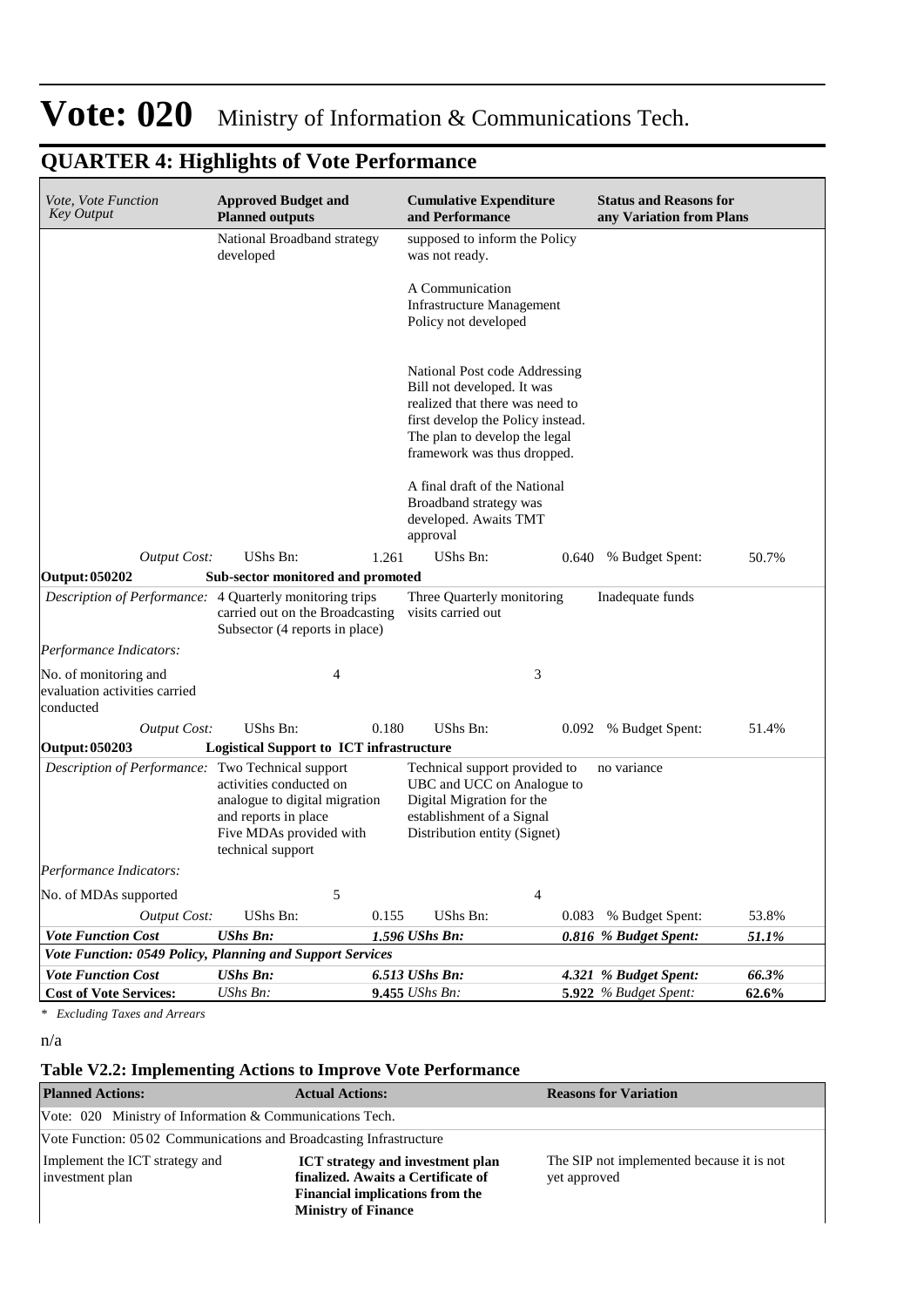| <b>Planned Actions:</b>                                                                                                                                 | <b>Actual Actions:</b>                                                                                                                                       | <b>Reasons for Variation</b> |
|---------------------------------------------------------------------------------------------------------------------------------------------------------|--------------------------------------------------------------------------------------------------------------------------------------------------------------|------------------------------|
| Vote Function: 05 49 Policy, Planning and Support Services                                                                                              |                                                                                                                                                              |                              |
| Carry out a survey on the status of ICT in<br>the country                                                                                               | Survey on the status of ICT in the<br>country conducted                                                                                                      | n/a                          |
| Vote: 020 Ministry of Information & Communications Tech.                                                                                                |                                                                                                                                                              |                              |
| Vote Function: 05 49 Policy, Planning and Support Services                                                                                              |                                                                                                                                                              |                              |
| Promote the local content on the<br>manufacturing of the demanded ICT<br>Materials                                                                      | Not applicable                                                                                                                                               | n/a                          |
| Development of the Sector Strategy and<br><b>Investment Plan</b>                                                                                        | <b>Sector Strategy and Investment Plan</b><br>developed. Awaits a certificate of<br>financial implications to be submitted to<br><b>Cabinet for approval</b> | n/a                          |
| Vote: 020 Ministry of Information & Communications Tech.                                                                                                |                                                                                                                                                              |                              |
| Vote Function: 05 01 IT and Information Management Services                                                                                             |                                                                                                                                                              |                              |
| Implement the ICT policy                                                                                                                                | <b>National ICT Policy approved</b>                                                                                                                          | n/a                          |
| Set up the Units;<br>Build Capacity for ICT personnel across<br>government;<br>Provide technical support supervision.                                   | <b>Technical support provided</b>                                                                                                                            | n/a                          |
| Promotion of IT services;                                                                                                                               | n/a                                                                                                                                                          | n/a                          |
| Implement the IPV6 migration strategy;                                                                                                                  |                                                                                                                                                              |                              |
| Promotion of e-government services;                                                                                                                     |                                                                                                                                                              |                              |
| Set up a testbed for IPV6;                                                                                                                              |                                                                                                                                                              |                              |
| Continue with monitoring and providing<br>technical support s to e- projects.                                                                           |                                                                                                                                                              |                              |
| Vote Function: 05 02 Communications and Broadcasting Infrastructure                                                                                     |                                                                                                                                                              |                              |
| Scale up strategies in conjuction with line<br>ministries and the private sector to create<br>synergy for increased investment in ICT<br>Infrastructure | Not applicable                                                                                                                                               | n/a                          |

## **QUARTER 4: Highlights of Vote Performance**

## *V3: Details of Releases and Expenditure*

*This section provides a comprehensive summary of the outputs delivered by the Vote and further details of Vote expenditures by Vote Function and Expenditure Item.*

## **Table V3.1: GoU Releases and Expenditure by Output\***

| <b>Billion Uganda Shillings</b>                            | Approved      | <b>Released</b> | <b>Spent</b> | $%$ GoU       | $%$ GoU       | $%$ GoU      |
|------------------------------------------------------------|---------------|-----------------|--------------|---------------|---------------|--------------|
|                                                            | <b>Budget</b> |                 |              | <b>Budget</b> | <b>Budget</b> | Releases     |
|                                                            |               |                 |              | Released      | Spent         | <i>Spent</i> |
| VF:0501 IT and Information Management Services             | 0.87          | 0.75            | 0.79         | 86.8%         | 90.8%         | 104.6%       |
| Class: Outputs Provided                                    | 0.87          | 0.75            | 0.79         | 86.8%         | 90.8%         | 104.6%       |
| 050101 Enabling Policies, Laws and Regulations developed   | 0.60          | 0.54            | 0.54         | 90.1%         | 90.4%         | 100.3%       |
| 050102 E-government services provided                      | 0.15          | 0.11            | 0.13         | 70.5%         | 89.3%         | 126.7%       |
| 050103 BPO industry promoted                               | 0.04          | 0.04            | 0.04         | 96.7%         | 96.9%         | $100.2\%$    |
| 050104 Hardware and software development industry promoted | 0.05          | 0.04            | 0.04         | 84.8%         | 93.5%         | $110.3\%$    |
| 050105 Human Resource Base for IT developed                | 0.04          | 0.03            | 0.03         | 92.1%         | 93.1%         | 101.1%       |
| VF:0502 Communications and Broadcasting Infrastructure     | 0.90          | 0.81            | 0.82         | 90.5%         | 90.6%         | $100.1\%$    |
| Class: Outputs Provided                                    | 0.90          | 0.81            | 0.82         | 90.5%         | 90.6%         | 100.1%       |
| 050201 Policies, Laws and regulations developed            | 0.71          | 0.64            | 0.64         | 90.2%         | 90.1%         | 99.9%        |
| 050202 Sub-sector monitored and promoted                   | 0.10          | 0.09            | 0.09         | 91.4%         | 92.5%         | 101.2%       |
| 050203 Logistical Support to ICT infrastructure            | 0.09          | 0.08            | 0.08         | 92.2%         | 92.7%         | $100.6\%$    |
| <b>Policy, Planning and Support Services</b><br>VF:0549    | 4.44          | 4.08            | 4.32         | 91.8%         | 97.3%         | 106.0%       |
|                                                            |               |                 |              |               |               |              |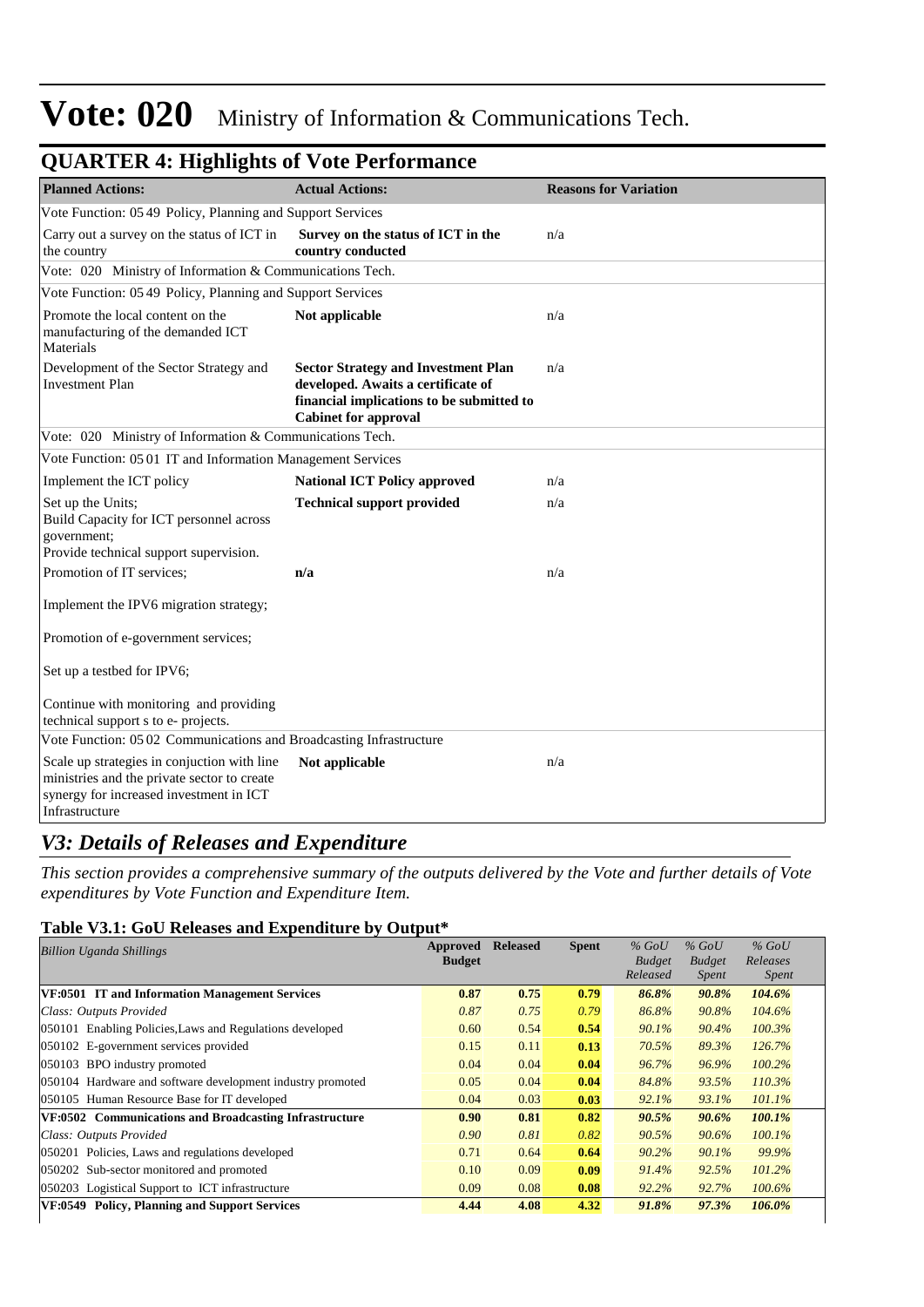## **QUARTER 4: Highlights of Vote Performance**

| <b>Billion Uganda Shillings</b>                                  | Approved      | <b>Released</b> | <b>Spent</b> | $%$ GoU       | $%$ GoU       | $%$ GoU      |
|------------------------------------------------------------------|---------------|-----------------|--------------|---------------|---------------|--------------|
|                                                                  | <b>Budget</b> |                 |              | <b>Budget</b> | <b>Budget</b> | Releases     |
|                                                                  |               |                 |              | Released      | <i>Spent</i>  | <i>Spent</i> |
| Class: Outputs Provided                                          | 4.16          | 3.86            | 4.09         | 92.9%         | 98.4%         | 105.9%       |
| 054901 Policy, consultation, planning and monitoring services    | 0.37          | 0.36            | 0.45         | $95.2\%$      | 120.9%        | 127.0%       |
| 054902 Ministry Support Services (Finance and Administration)    | 3.69          | 3.44            | 3.55         | $93.2\%$      | 96.3%         | 103.3%       |
| 054903 Ministerial and Top Management Services                   | 0.10          | 0.07            | 0.09         | 70.1%         | 91.7%         | 130.8%       |
| Class: Capital Purchases                                         | 0.28          | 0.22            | 0.23         | 76.9%         | 81.8%         | 106.5%       |
| 054976 Purchase of Office and ICT Equipment, including Software  | 0.14          | 0.12            | 0.12         | 86.8%         | 82.1%         | 94.6%        |
| 054978 Purchase of Office and Residential Furniture and Fittings | 0.14          | 0.09            | 0.11         | 66.5%         | 81.5%         | 122.6%       |
| <b>Total For Vote</b>                                            | 6.21          | 5.64            | 5.92         | 91.0%         | 95.4%         | 104.9%       |

*\* Excluding Taxes and Arrears*

## **Table V3.2: 2014/15 GoU Expenditure by Item**

| <b>Billion Uganda Shillings</b>                          | <b>Approved</b><br><b>Budget</b> | <b>Releases</b> | <b>Expend-</b><br>iture | % Budged<br><b>Released</b> | % Budget<br><b>Spent</b> | %Releases<br><b>Spent</b> |
|----------------------------------------------------------|----------------------------------|-----------------|-------------------------|-----------------------------|--------------------------|---------------------------|
| <b>Output Class: Outputs Provided</b>                    | 5.93                             | 5.43            | 5.69                    | 91.6%                       | 96.1%                    | 104.9%                    |
| 211101 General Staff Salaries                            | 0.94                             | 0.93            | 0.91                    | 98.1%                       | 96.5%                    | 98.4%                     |
| 211103 Allowances                                        | 0.28                             | 0.25            | 0.26                    | 91.4%                       | 91.9%                    | 100.6%                    |
| 212102 Pension for General Civil Service                 | 0.00                             | 0.03            | 0.03                    | N/A                         | N/A                      | 133.3%                    |
| 213001 Medical expenses (To employees)                   | 0.01                             | 0.01            | 0.01                    | 92.5%                       | 93.1%                    | 100.7%                    |
| 213002 Incapacity, death benefits and funeral expenses   | 0.00                             | 0.00            | 0.00                    | 91.0%                       | 93.1%                    | 102.3%                    |
| 213004 Gratuity Expenses                                 | 0.00                             | 0.00            | 0.07                    | N/A                         | N/A                      | N/A                       |
| 221001 Advertising and Public Relations                  | 0.06                             | 0.03            | 0.05                    | 61.6%                       | 86.0%                    | 139.5%                    |
| 221002 Workshops and Seminars                            | 0.15                             | 0.12            | 0.13                    | 83.1%                       | 89.0%                    | 107.1%                    |
| 221003 Staff Training                                    | 0.34                             | 0.27            | 0.28                    | 79.9%                       | 84.3%                    | 105.5%                    |
| 221005 Hire of Venue (chairs, projector, etc)            | 0.00                             | 0.00            | 0.00                    | 92.6%                       | 93.1%                    | 100.6%                    |
| 221007 Books, Periodicals & Newspapers                   | 0.05                             | 0.04            | 0.04                    | 85.3%                       | 85.9%                    | 100.7%                    |
| 221008 Computer supplies and Information Technology (IT) | 0.19                             | 0.16            | 0.18                    | 83.4%                       | 92.5%                    | 110.9%                    |
| 221009 Welfare and Entertainment                         | 0.05                             | 0.04            | 0.04                    | 84.2%                       | 90.1%                    | 107.0%                    |
| 221011 Printing, Stationery, Photocopying and Binding    | 0.09                             | 0.07            | 0.08                    | 74.1%                       | 93.6%                    | 126.3%                    |
| 221012 Small Office Equipment                            | 0.01                             | 0.01            | 0.01                    | 87.9%                       | 88.4%                    | 100.6%                    |
| 221016 IFMS Recurrent costs                              | 0.00                             | 0.00            | 0.00                    | 66.0%                       | 93.1%                    | 141.0%                    |
| 221017 Subscriptions                                     | 0.03                             | 0.02            | 0.02                    | 92.2%                       | 92.2%                    | 100.0%                    |
| 221020 IPPS Recurrent Costs                              | 0.03                             | 0.02            | 0.02                    | 93.1%                       | 93.1%                    | 100.0%                    |
| 222001 Telecommunications                                | 0.05                             | 0.04            | 0.04                    | 86.0%                       | 86.5%                    | 100.6%                    |
| 222002 Postage and Courier                               | 0.00                             | 0.00            | 0.00                    | 86.0%                       | 86.0%                    | 100.0%                    |
| 222003 Information and communications technology (ICT)   | 0.24                             | 0.21            | 0.22                    | 88.8%                       | 92.2%                    | 103.8%                    |
| 223004 Guard and Security services                       | 0.07                             | 0.07            | 0.07                    | 91.8%                       | 95.0%                    | 103.4%                    |
| 223005 Electricity                                       | 0.02                             | 0.01            | 0.01                    | 49.1%                       | 49.1%                    | 100.0%                    |
| 223006 Water                                             | 0.01                             | 0.01            | 0.01                    | 64.4%                       | 93.1%                    | 144.6%                    |
| 223901 Rent – (Produced Assets) to other govt. units     | 1.84                             | 1.84            | 1.84                    | 100.0%                      | 100.0%                   | 100.0%                    |
| 224004 Cleaning and Sanitation                           | 0.06                             | 0.05            | 0.06                    | 82.9%                       | 93.1%                    | 112.3%                    |
| 225001 Consultancy Services- Short term                  | 0.34                             | 0.29            | 0.32                    | 85.4%                       | 92.5%                    | 108.3%                    |
| 225002 Consultancy Services-Long-term                    | 0.30                             | 0.26            | 0.28                    | 84.9%                       | 91.5%                    | 107.8%                    |
| 227001 Travel inland                                     | 0.27                             | 0.24            | 0.24                    | 91.4%                       | 92.0%                    | 100.7%                    |
| 227002 Travel abroad                                     | 0.15                             | 0.10            | 0.14                    | 68.2%                       | 91.0%                    | 133.5%                    |
| 227004 Fuel, Lubricants and Oils                         | 0.22                             | 0.20            | 0.20                    | 91.1%                       | 91.6%                    | 100.6%                    |
| 228002 Maintenance - Vehicles                            | 0.12                             | 0.08            | 0.11                    | 69.7%                       | 91.1%                    | 130.8%                    |
| 228003 Maintenance – Machinery, Equipment & Furniture    | 0.01                             | 0.01            | 0.01                    | 82.1%                       | 87.6%                    | 106.7%                    |
| 228004 Maintenance - Other                               | 0.02                             | 0.01            | 0.01                    | 93.1%                       | 93.1%                    | 100.0%                    |
| <b>Output Class: Capital Purchases</b>                   | 0.46                             | 0.36            | 0.38                    | 78.2%                       | 81.4%                    | 104.1%                    |
| 231005 Machinery and equipment                           | 0.14                             | 0.12            | 0.12                    | 86.8%                       | 82.1%                    | 94.6%                     |
| 231006 Furniture and fittings (Depreciation)             | 0.14                             | 0.09            | 0.11                    | 66.5%                       | 81.5%                    | 122.6%                    |
| 312204 Taxes on Machinery, Furniture & Vehicles          | 0.18                             | 0.15            | 0.15                    | 80.2%                       | 80.6%                    | 100.5%                    |
| <b>Output Class: Arrears</b>                             | 0.40                             | 0.42            | 0.39                    | 105.4%                      | 98.0%                    | 93.0%                     |
|                                                          |                                  |                 |                         |                             |                          |                           |